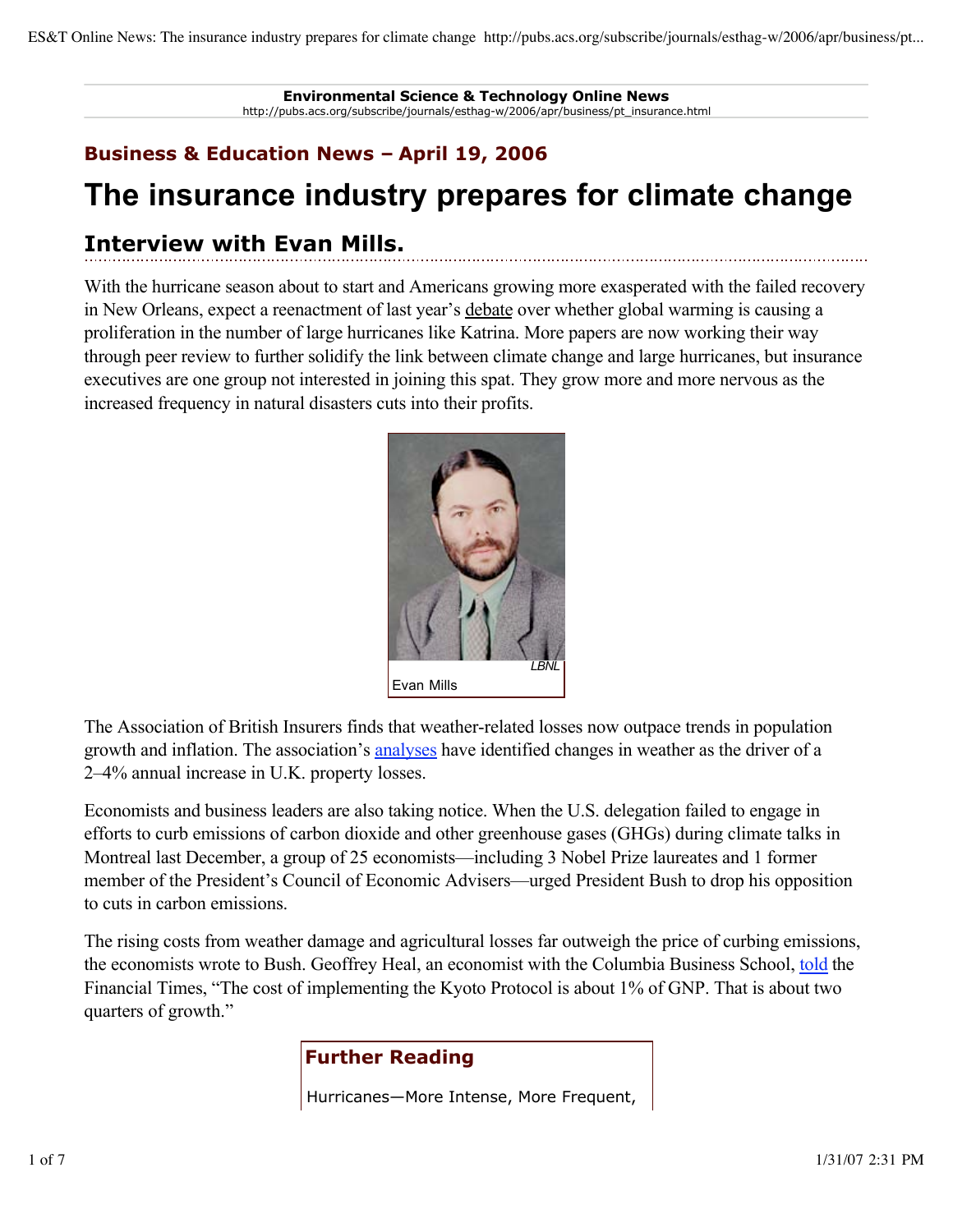More Expensive: Insurance in a Time of Changing Risks; Munich Re and American Re, 2006. View Article

Hurricane Katrina: Profile of a Super Cat—Lessons and Implications for Catastrophe Risk Management; Risk Management Solutions, August 2005. View Article [896KB PDF]

Availability and Affordability of Insurance Under Climate Change: A Growing Challenge for the U.S.; Ceres, Dec 2005. View Article

An Abrupt Climate Change Scenario and Its Implications for United States National Security; report to the Pentagon by Global Business Network, Oct 2003. View Article

As the world's largest industry, the insurance business faces more financial risk from global warming than any other sector of the economy. To better understand how business leaders are dealing with the dilemma, *ES&T* spoke with Evan Mills, a staff scientist at the U.S. Department of Energy's Lawrence Berkeley National Laboratory.

In the past 15 years, Mills has distinguished himself as an expert on the economic risks posed by climate change. In a study in *Science* last August, he detailed how global warming stands to hurt the insurance industry. He further explicated this work in a recent report released by Ceres, a network of investors and public interest groups that promote environmental stewardship on the part of corporations. And his work in beginning to find its way into popular publications, including *Consumer Reports*, *The New Yorker*, and *Forbes*.

As scientists such as Mills are beginning to discover, climate change can no longer be dismissed as just another environmental problem.

Now, it's all about business.

#### **Right now, the media seems to be caught in a debate over whether hurricanes are becoming stronger because of global warming. What does the insurance industry predict?**

Earlier this year, the insurers' catastrophe [CAT] modelers unveiled their first attempt to incorporate the implications of climate change and other factors in the outlook for hurricane losses. The net result was an approximately 45% increase in previously expected insured losses due to changes in the physical characteristics of the extreme weather events alone. Demographic trends are amplifying these increases.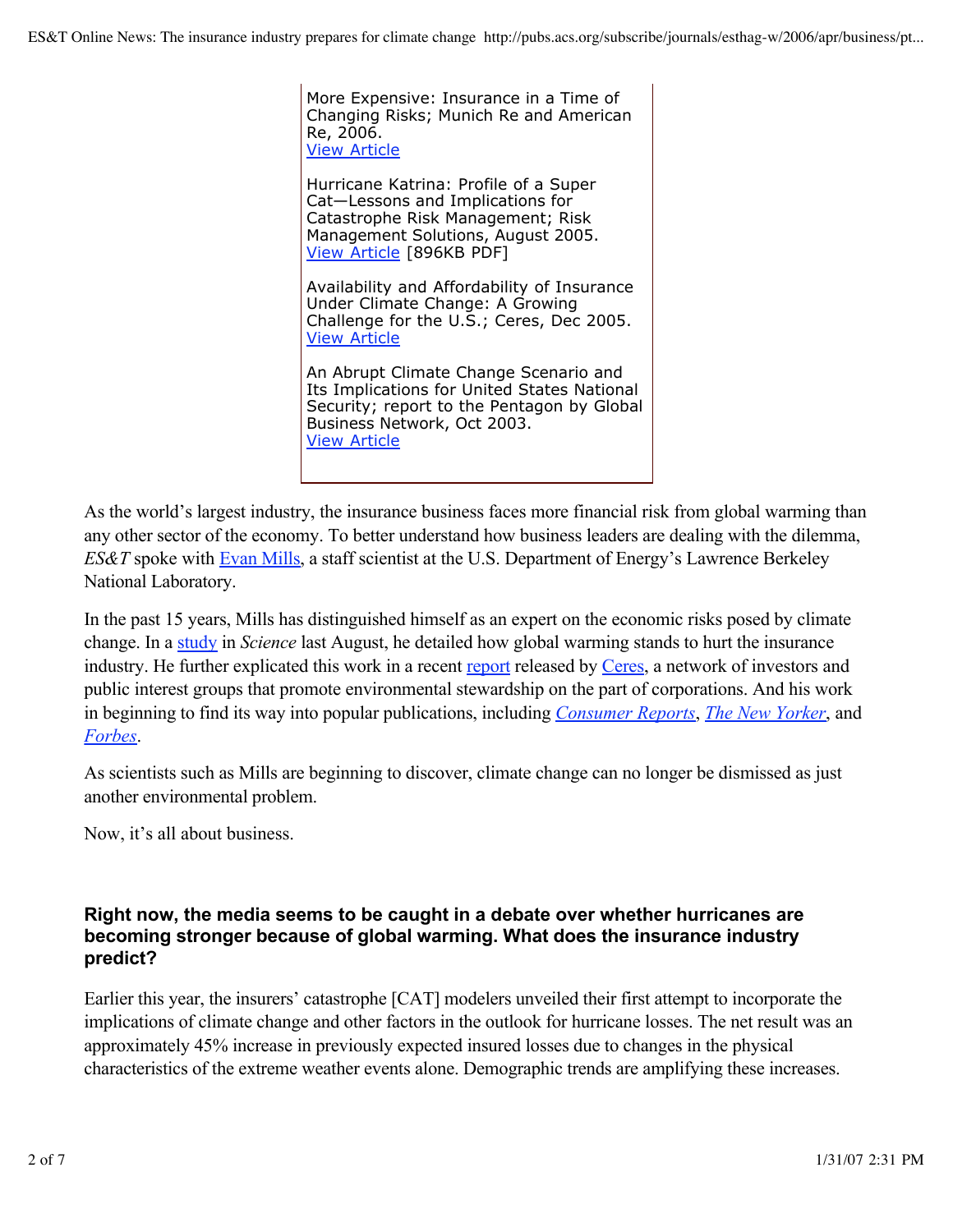Responsible insurers are continuing to watch the science unfold.

#### **When did the insurance industry first recognize the potential costs of climate change?**

Remarkably, the issue was first publicly flagged by Munich Re way back in 1973. European and Asian insurers first engaged in the work with the Intergovernmental Panel on Climate Change [IPCC] in the late 1980s, but it's only recently that U.S. insurers have begun to take notice.

[Note: Munich Re is the world's second-largest company in reinsurance—they insure other insurance companies.]

### **For some time, the business community, specifically the oil and gas industry, has waged a campaign to magnify scientific uncertainties. Plus, they consistently highlight studies**  that show that controlling CO<sub>2</sub> emissions creates burdensome economic costs. Why do **the insurance companies buy into the science?**

I would say that insurers are better equipped to understand and evaluate the science than most other industries, and they have no particular vested interest in propping up polluting industries. To the contrary, pollution liability is one of the emerging (often insured) risks that keep them up at night. They are also more vulnerable to the impacts; they can't afford to overlook or be wrong about the science. Insurers who have looked at the climate-change issue closely see more burdensome economic costs from inaction than from prudent action, and, in fact, they are developing business opportunities associated with climate-change mitigation and adaptation solutions. They are also quick to recognize that investments in reducing greenhouse-gas emissions can be highly cost-effective in terms of reduced energy expenditures.

Insured losses from weather-related events in 2005 approached \$80 billion (4 times those from 9/11), and that excludes a host of small-scale events that don't appear in the official statistics. Insurers are the masters of analyzing and coping with uncertainty, and, based on the observed patterns of weather-related losses and [the] state of the art in modeling the future outlook, are increasingly convinced that climate change needs to be addressed. Insurers worked with us as coauthors on the insurance chapter in the IPCC's Third Assessment Report and are again involved in the Fourth Assessment, to be published next year.

#### **Why didn't the insurance industry protect itself from the disruptive practice by the oil and gas corporations of "manufacturing uncertainty"?**

I suppose, in part, because while the energy sector was more or less forced to respond to the climate-change discussion early on, the insurers have, until recently, been focusing their attention on issues they perceived to be more pressing, such as terrorism, asbestos, the mold crisis, and corporate governance. The U.S. insurance industry is much more diverse and fragmented than the fossil-fuel industry. There are thousands of firms in the U.S. alone and many trade associations with different areas of emphasis.

Few insurers in the U.S. have in-house expertise on natural science, enabling the climate contrarians and mixed signals from government to paralyze movement. Insurers also rode the financial market upwards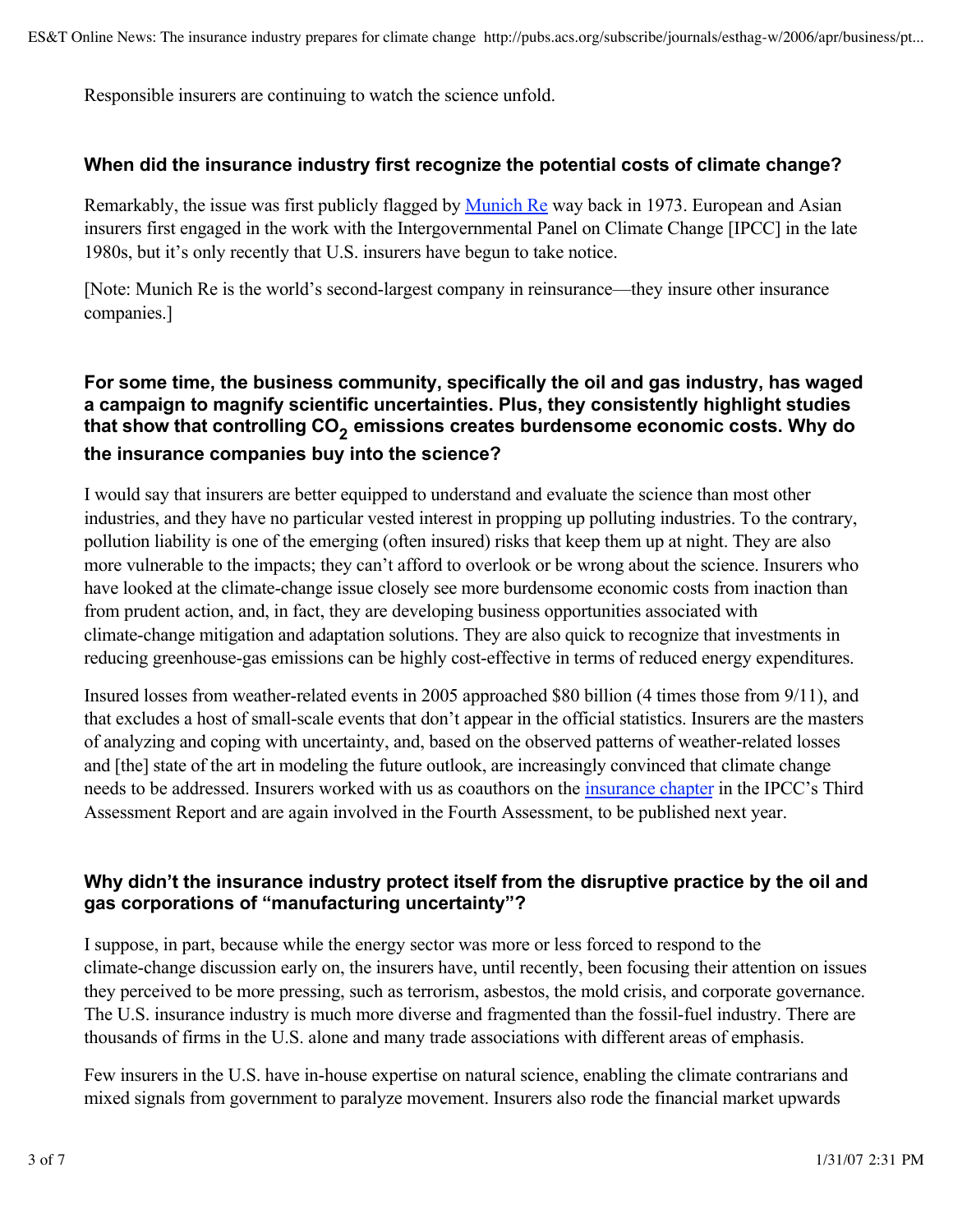through the 1990s, temporarily feeling invincible as their balance sheets strengthened despite payouts that exceeded premium revenues. And some just saw it as a nonissue, but this is a less frequent view today.

In Europe, most of these distractions are much less operative and the insurers have consequently been much more engaged in looking at climate change. But insurers around the globe are now paying more attention, including the world's largest insurance company (AIG [MS Word]) and the world's largest insurance broker (Marsh).

#### **What do insurance executives think will happen to them because of climate change?**

Climate change will compound existing demographic forces already pushing losses upwards. The bottom line will be eroded profits, and, in the worst case, insolvency of individual firms. This would come about through a combination of premiums failing to keep pace with rising losses plus market contraction, perhaps even to the degree that they lose their position as the world's largest industry. Meanwhile, their customers and regulators will be disgruntled as insurers tighten their terms and conditions.

Compounding the problem, many of insurers' investments are weather-sensitive, to varying degrees. If extreme weather losses coincide with a downturn in financial markets—a la the Great Drought and Depression of the 1930s—the consequences could be especially dire.

Of particular concern are nonlinear changes in the intensity, frequency, magnitude, or geographic locus of losses. As a real-world example, according to a letter published in Nature, the European heat wave of 2003 was six standard deviations from the norm. Rising uncertainty will confound pricing and reduce insurability in some cases. From an actuarial perspective, abrupt climate change is much more of a challenge to insurers than a stylized view of gradual and linear changes over long time frames.

[Note: RMS (Risk Management Solutions) is the leading provider of natural hazard risk modeling to financial markets.]

Insurers also face various forms of regulatory risk, especially if they do not act on their own to maintain their own solvency or the availability and affordability of their products.

Interestingly, the National Association of Insurance Commissioners just formed an executive-level taskforce to look closely at whether the industry is being sufficiently prudent in its responses to climate change.

#### **Have the models or algorithms that insurers use to project the costs from global warming changed over time?**

Actually, insurers rarely build their own models, relying instead on third-party CAT modelers. These CAT modelers have only recently begun to incorporate climate change in their assessments. The results have been startling and are creating a stir, including Warren Buffet's recent statement that insurance prices will need to be raised significantly because of potential losses from climate change.

It is important to note that many of the impacts of climate change, especially small-scale or gradual-loss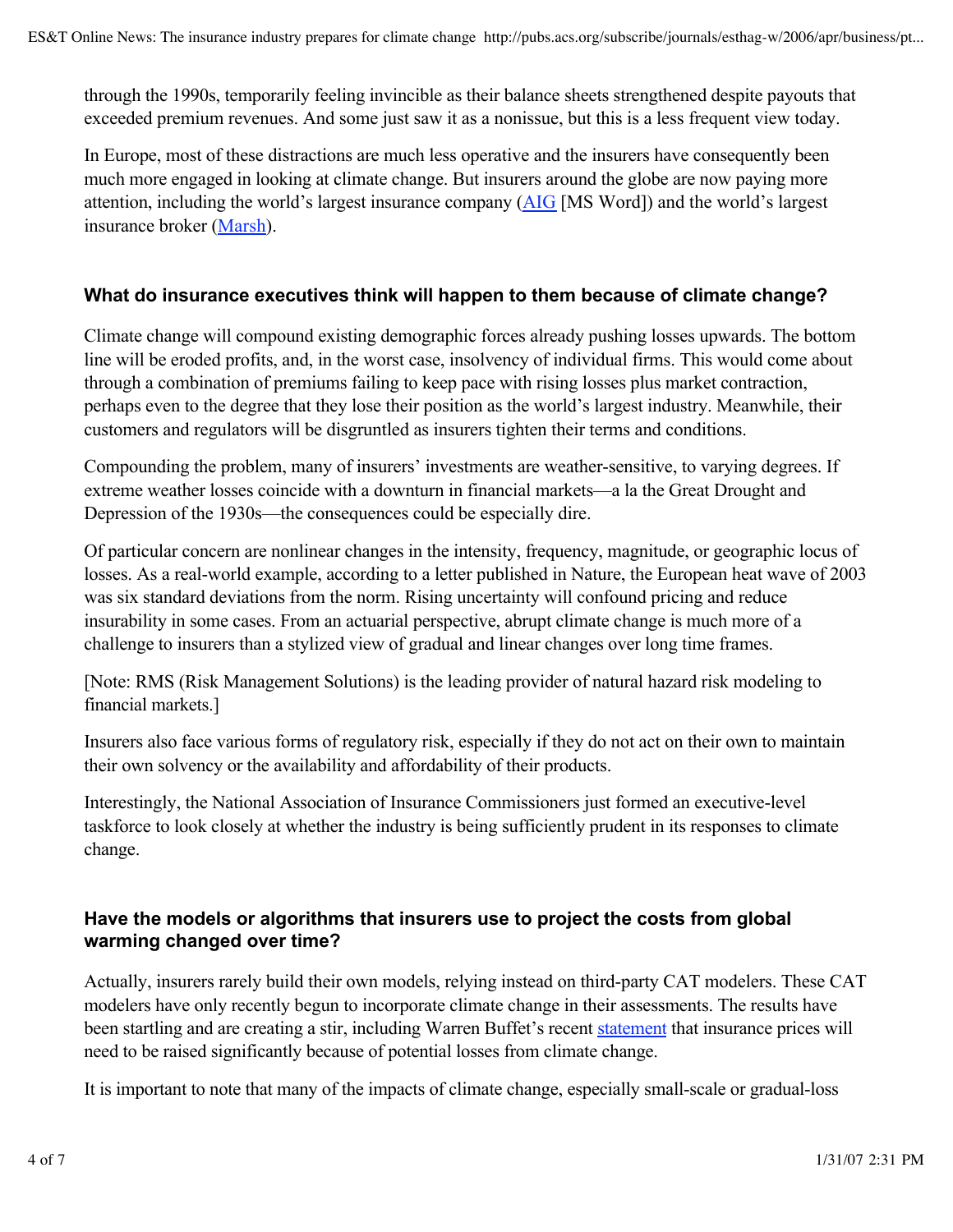events that have enormous aggregate costs—lightning, permafrost melt, mold, drought, or sea-level rise—are poorly (if at all) incorporated in these models. This creates some worrisome blind spots, which I'm afraid will grow larger under climate change.

#### **What did the insurance industry learn from Katrina, and what do they fear will happen to New Orleans in the future?**

They **learned** [896KB PDF] that their existing models were woefully inadequate for predicting both the nature and magnitude of losses from what they now refer to as super CATs. For example, the combined effect of wind plus flooding losses (CAT following CAT) and subsequent financial losses from mold was not well characterized. Adversely synergistic effects, such as the inability to pump water during protracted power outages, were poorly anticipated. As we now know, this significantly amplified the ultimate loss both in economic and human terms.

Insurers also learned that inadequate responses and ambiguities in the terms and conditions of insurance policies can damage their own reputations. I can't speak for what insurers think about New Orleans' future, but I expect that we will see some of the more forward looking companies come out in favor of wetlands restoration, better building codes, and more intelligent land-use planning.

#### **What other impacts does the insurance industry expect from climate change?**

Impacts will vary depending on which type of insurance products you look at. The most obvious impacts are for property insurers, but business-interruption losses are expected to also be high. Mention has also been made of rising claims through political risk insurance, arising from civil unrest triggered by the effects of climate change. This has been discussed in the Pentagon's report on abrupt climate change. You also have litigation against utilities or other polluters, which is already under way in parts of the U.S.

Insured crop losses from any number of factors—temperature, moisture, natural disasters, pestilence, disease—is yet another domain of vulnerability. As explored in our recent study with the Harvard Medical School, about half of the industry's revenues are from life and health insurance. Climate change can trigger losses from extreme heat episodes, infectious diseases, elevated pollen levels due to "carbon fertilization" of the atmosphere, and the mobilization of pollutants in the wake of natural disasters. Some stakeholders used to say that carbon fertilization would be a welcome impact. Ecosystem impacts, at first blush not perceived relevant to insurers, could have financial consequences such as loss of storm-surge protection resulting from coral reef die-off.

#### **What sectors or regions of the U.S. economy do insurers feel they cannot afford to do business with?**

The issue is largely cross-cutting, as evidenced by the near-complete withdrawal of insurers from crop or flood coverage from the heartland to the coasts. These costs are now borne by the government (notable, given that Hurricane Katrina rendered the National Flood Insurance Program insolvent). We have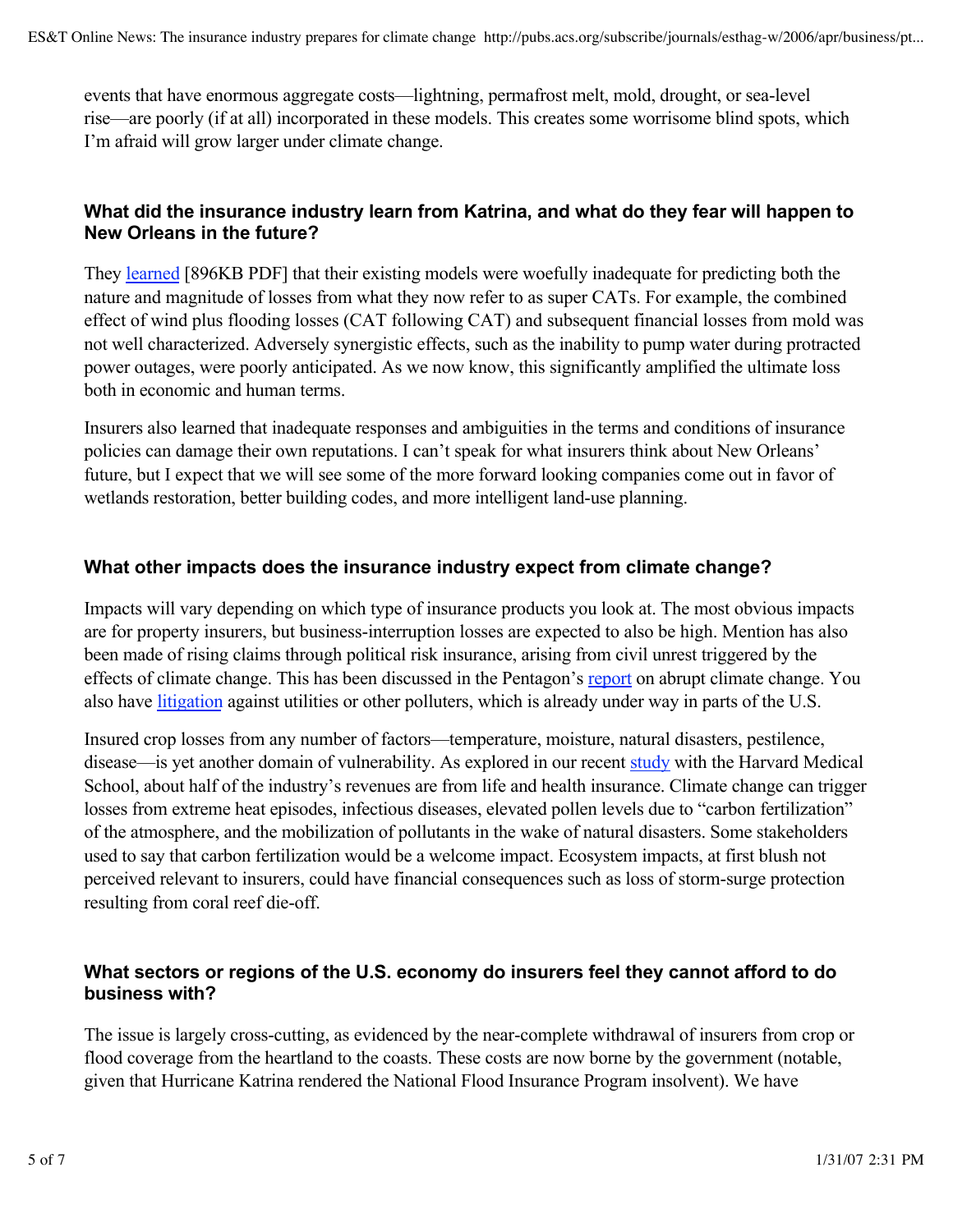witnessed a variety of regional reactions, especially among insurers from the Gulf and the eastern seaboard. Insurers have increased prices and deductibles and started to withdraw from the region. Some sectors have been particularly hard hit. A prominent example in the wake of the 2005 hurricane season is an up to 500% increase in energy-sector insurance premiums.

#### **How has the business changed its practices to respond to climate change?**

Until now, the insurance models were defined by retrospective analysis, in part because this is how the industry thinks but also because regulators have not allowed price increases based on projected costs; they're based on historical losses.

But because of the increased losses, regulators are looking at the inadequacy of historical models. Massachusetts is now the first state where their regulatory commission is tapping the modeling companies to do forward-looking analyses.

#### **What about mitigation? Is the industry making recommendations, and are they being listened to or ignored?**

One thing to get clear, first, is that when insurers use the term "mitigation" they mean loss prevention, while when climate researchers use it they mean emissions reductions. Groups like the Institute for Business and Home Safety do good work to promote improved building codes and the like. Yet, the trillion-dollar insurance industry probably puts only 0.01% of its revenues into such endeavors. They could do much more. Instead, most of the risk management focuses on reactive financial responses, such as tightening terms and conditions or raising prices.

#### **Some industry sectors are now saying, "Well, it's too expensive to reduce GHG production. Let's just practice mitigation." Does this make any sense for the insurers?**

Quite the contrary. Leading insurers believe in pursuing both approaches jointly. They recognize that reducing greenhouse gases is a highly cost effective strategy. There are also interesting synergisms between the two approaches.

For example, better forest management helps sequester carbon while reducing flood and mudslide risks. Also, insurers see real business opportunities, such as introducing new products like energy-savings insurance or financial and risk-management products associated with carbon trading.

#### **Some predict that the developing world will be hurt more than the U.S. What is expected, and how will this harm business?**

This is one of my primary concerns and something we looked at in detail in a recent study for USAID [the U.S. Agency for International Development]. It is well established that the developing world is particularly vulnerable to the impacts of climate change but adapts less readily than industrialized countries. I was just